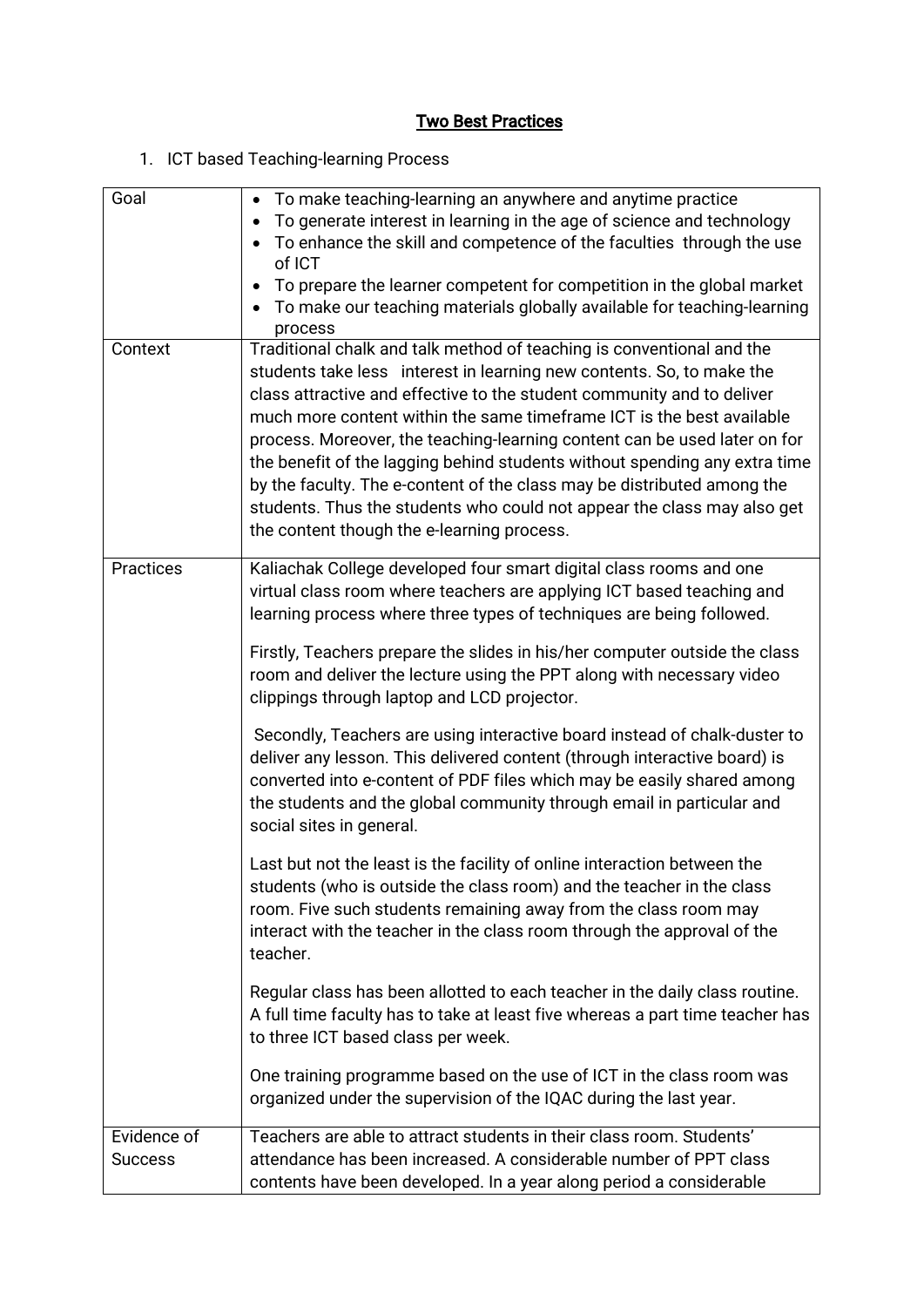|                 | number of multi-media video files are prepared.                                                                                                                                                 |
|-----------------|-------------------------------------------------------------------------------------------------------------------------------------------------------------------------------------------------|
| Problems        | Number of smart and virtual class rooms are insufficient in comparison<br>to the total requirements;<br>Interruption in power supply and poor internet connectivity interrupts the<br>class;    |
| Contact details | The Principal<br>Kaliachak College<br>Sultanganj, Malda, West Bengal<br>Pin: 732201<br>Mobile: 7908101455<br>Email: principalkaliachakcollege@gmail.com<br>Website: www.kaliachakcollege.edu.in |

## 2. Participatory Learning

| Goal             | $\triangleright$ To make the curriculum more attractive to the students<br>To encourage the students for in depth studies of their syllabus<br>➤<br>To fulfil the shortcomings of traditional chalk & talk method of<br>⋗<br>teaching<br>$\triangleright$ To provide a platform for the students where they can express what<br>they have learnt;<br>To generate self confidence among the students for expressing their<br>➤<br>thought                                                                                                                                                                                                                                                                                                                                                                                                                               |
|------------------|------------------------------------------------------------------------------------------------------------------------------------------------------------------------------------------------------------------------------------------------------------------------------------------------------------------------------------------------------------------------------------------------------------------------------------------------------------------------------------------------------------------------------------------------------------------------------------------------------------------------------------------------------------------------------------------------------------------------------------------------------------------------------------------------------------------------------------------------------------------------|
| Context          | It was observed from the interaction with the students that they do not get<br>much interest in the traditional method of teaching learning and<br>evaluation system. But being an affiliated college it is a matter of<br>obligation to follow the curriculum designed by the University. An<br>intensive home work the IQAC along with the faculty members pointed<br>out some activities where students will participate in sharing their<br>experiences with their classmates. It is found that a student has to do<br>much more serious &intensive study while he is going to tell something<br>among his/her pear group. He remains very conscious about the theme<br>he is going to deliver. This consciousness leads them to critical study on<br>the lesson. At the same time it is a fun to the students as they get the test<br>of sharing their knowledge. |
| <b>Practices</b> | The IQAC worked out few students' participatory programmes. These<br>activities have been accommodated into the annual teaching plan.<br>However, the department wise notification of the programme was made<br>early enough of the scheduled date. Students are motivated to participate<br>in the programme. They are provided with necessary materials and helped<br>them to prepare themselves. They are given practice session before the<br>final commencement of the programme on the following events.<br>> Subjective Specific and Syllabus oriented Audio Visual Quiz;<br>> Students' Seminar on the topic based on their syllabus;                                                                                                                                                                                                                          |